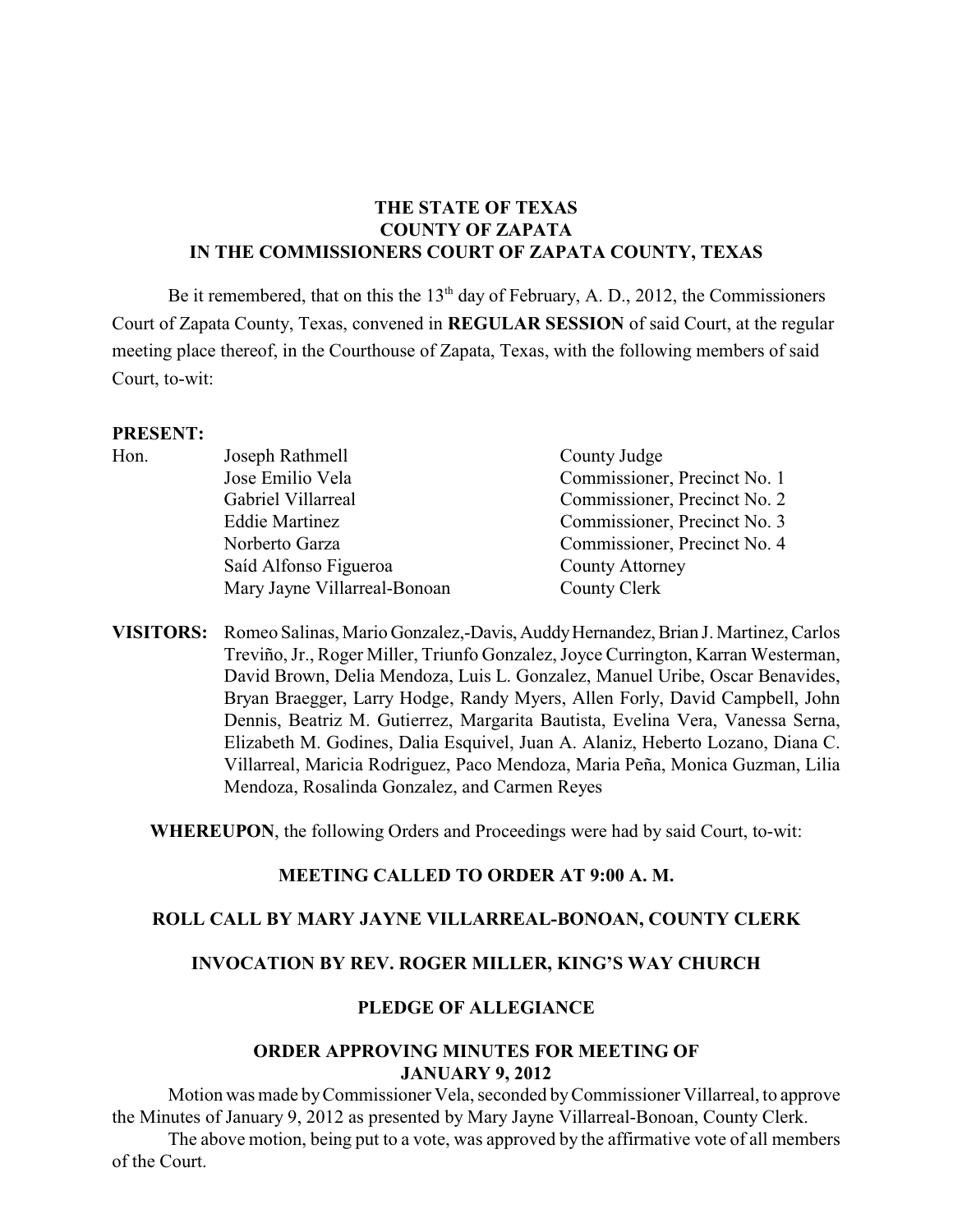#### **COMMUNICATIONS**

Ms. Maricia Rodriguez addressed Commissioners Court and advised of the San Ygnacio town meeting to be held January 9, 2012.

#### **DEPARTMENTAL REPORTS**

Luis Lauro Gonzalez, Zapata County Tax Assessor/Collector, reported that the tax office collected \$8,661.10 in Hotel Motel Tax fees and \$1,366,907. in tax collections for the month of January.

#### **ORDER APPROVING TREASURER'S REPORT**

Motion was made by Commissioner Martinez, seconded by Commissioner Garza, to approve Treasurer's Report as presented by Hon. Romeo Salinas, County Treasurer.

The above motion, being put to a vote, was approved by the affirmative vote of all members of the Court.

#### **COMMUNICATIONS**

Commissioner Vela stated that he received an email regarding possible federal grant approved by Congress to help U.S. / Mexico Border Counties with construction and repairs of existing county roads located within a ten mile radius of an international border

Dr. David Brown gave an update regarding the Advanced Technology Center. He reported that 52 students are attending evening classes. LCC credits will transfer to any university. Infrastructure is in place and has been installed, however, they are having issues with the internet circuit bandwidth. M21 identified leaks in building B. They continue to move forward and looking into certification courses. They will also offer remediation courses to prepare students for college.

J.J. Meza, Fire Chief, reported that goal had been met and they have collected \$300,719.30.

#### **ORDER APPROVING INVOICES**

Motion was made by Commissioner Villarreal, seconded by Commissioner Garza, to approve invoices as presented by Triunfo Gonzalez, County Auditor. Commissioner Vela questioned the computer expenses listed on page 41.

The above motion, being put to a vote, was approved by the affirmative vote of Commissioner Villarreal, Garza, and Martinez, Commissioner Vela voted against. Motion carried.

### **UPDATE ON ZAPATA COUNTY LITTLE LEAGUE EQUIPMENT PURCHASED BY COUNTY AND SCORE BOARDS**

Mr. Ramiro Hernandez with the Zapata County Little League, gave an update regarding equipment purchased by the County for the fields. Also update of score boards for the fields as requested by Ramiro Hernandez, Zapata County Little League. (No report was provided for the record.)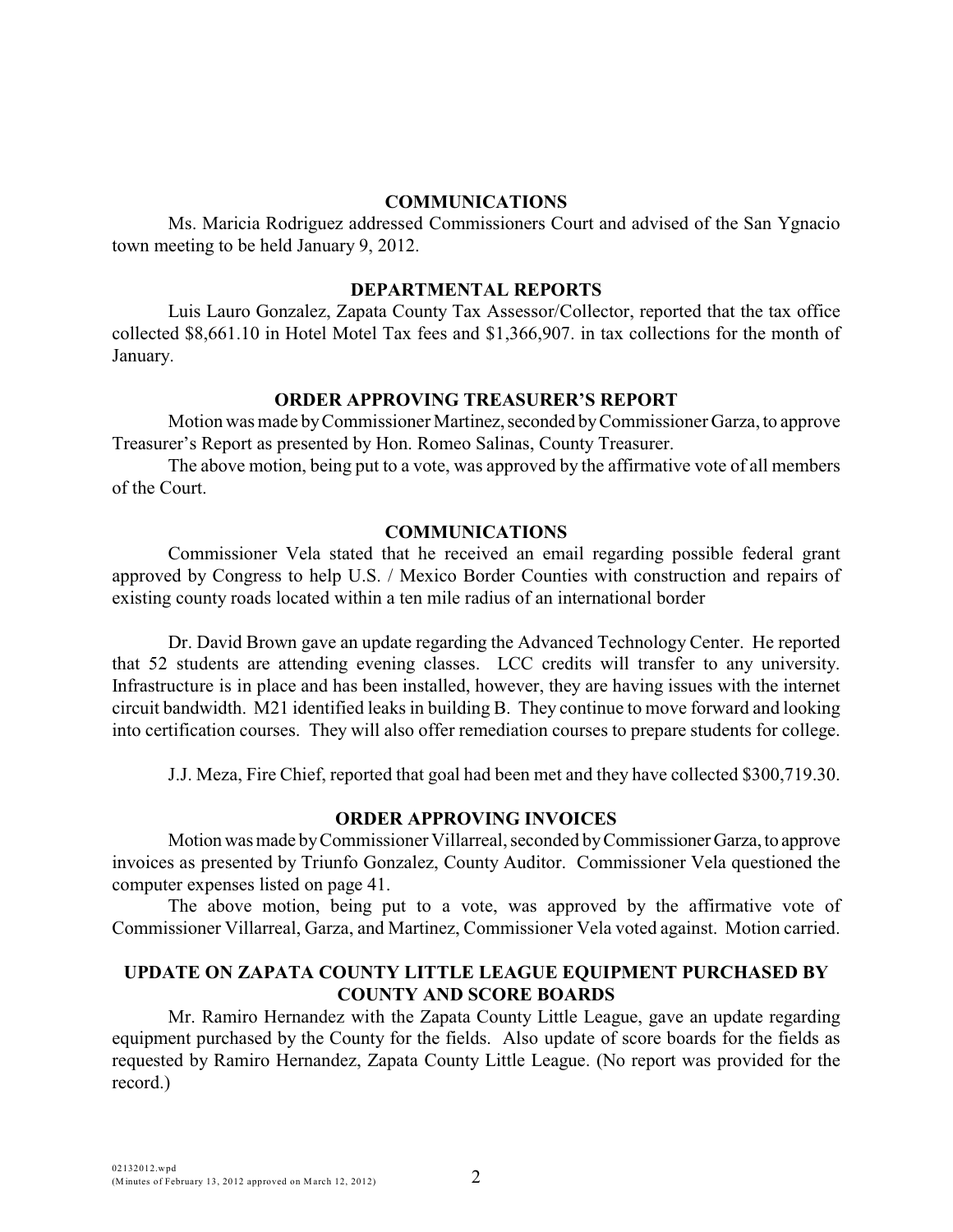### **PRESENTATION BY ARTURO MARTINEZ ON BEAUTIFICATION PLAN FOR 2012**

Arturo Martinez, Chairman of the Zapata County Beautification Committee (ZCBC), gave a presentation on the Zapata County Beautification Plan for 2012. Mr. Martinez also read a letter to businesses from County Judge / ZCBC. He also presented the ZCBC campaign slogan. Current members of the ZCBC are Arturo Martinez, Sergio Lozano, Anna Holcomb, Gina Rathmell, Noemi Ramirez, and Karran Westerman.

### **ORDER APPROVING AGREEMENT BETWEEN JOURNEY TO RECOVERY OUTREACH PROGRAM AND ZAPATA COUNTY**

Motion was made by Commissioner Martinez, seconded by Commissioner Garza, to approve an agreement between Journey to Recovery Outreach Program and Zapata County for the maintenance of the Boat Ramp, U.S. Highway 83 and State Highway 16, not to exceed the amount of \$25,000.00 as requested by Hon. Jose Rathmell, County Judge. They are to start with the beautification project and will work only as needed. They will not use Zapata County equipment and will be required to have some type of liability insurance.

The above motion, being put to a vote, was approved by the affirmative vote of Commissioner Villarreal, Garza, and Martinez, Commissioner Vela voted against. Motion carried.

# **ORDER APPROVING ZAPATA COUNTY BEAUTIFICATION COMMITTEE AS PRESENTED AND APPROVING FUNDING FOR ZAPATA COUNTY BEAUTIFICATION COMMITTEE**

Motion was made by Commissioner Garza, seconded by Commissioner Martinez, to approve the Zapata County Beautification Committee as presented and approve funding for the Zapata County Beautification Committee in the amount of \$5,000.00 payable from line item 10-490-770 as requested by Arturo Martinez, ZCBC, Chairman.

The above motion, being put to a vote, was approved by the affirmative vote of all members of the Court.

# **ORDER APPROVING APPLICATION FOR PARTICIPATION TO TEXAS DEPARTMENT OF TRANSPORTATION'S ADOPT-A-HIGHWAY PROGRAM WITH JOURNEY TO RECOVERY**

Motion was made by Commissioner Garza, seconded by Commissioner Villarreal, to approve an application for participation to the Texas Department of Transportation's Adopt-A-Highway Program, with Journey to Recovery acting as the authorized representative as requested by Hon. Joe Rathmell, County Judge.

The above motion, being put to a vote, was approved by the affirmative vote of Commissioner Villarreal, Garza, and Martinez, Commissioner Vela voted against. Motion carried.

# **ORDER APPROVING EMPLOYEE HOLIDAY SCHEDULE FOR DATE DESIGNATED BY TEXAS SECRETARY OF STATE**

Motion was made byCommissioner Vela, seconded byCommissioner Garza, to reschedule the employee holiday scheduled for March 6 (Election Primary) to April 3 or additional date yet to be designated by the Texas Secretary of State as requested by Hon. Joe Rathmell, County Judge.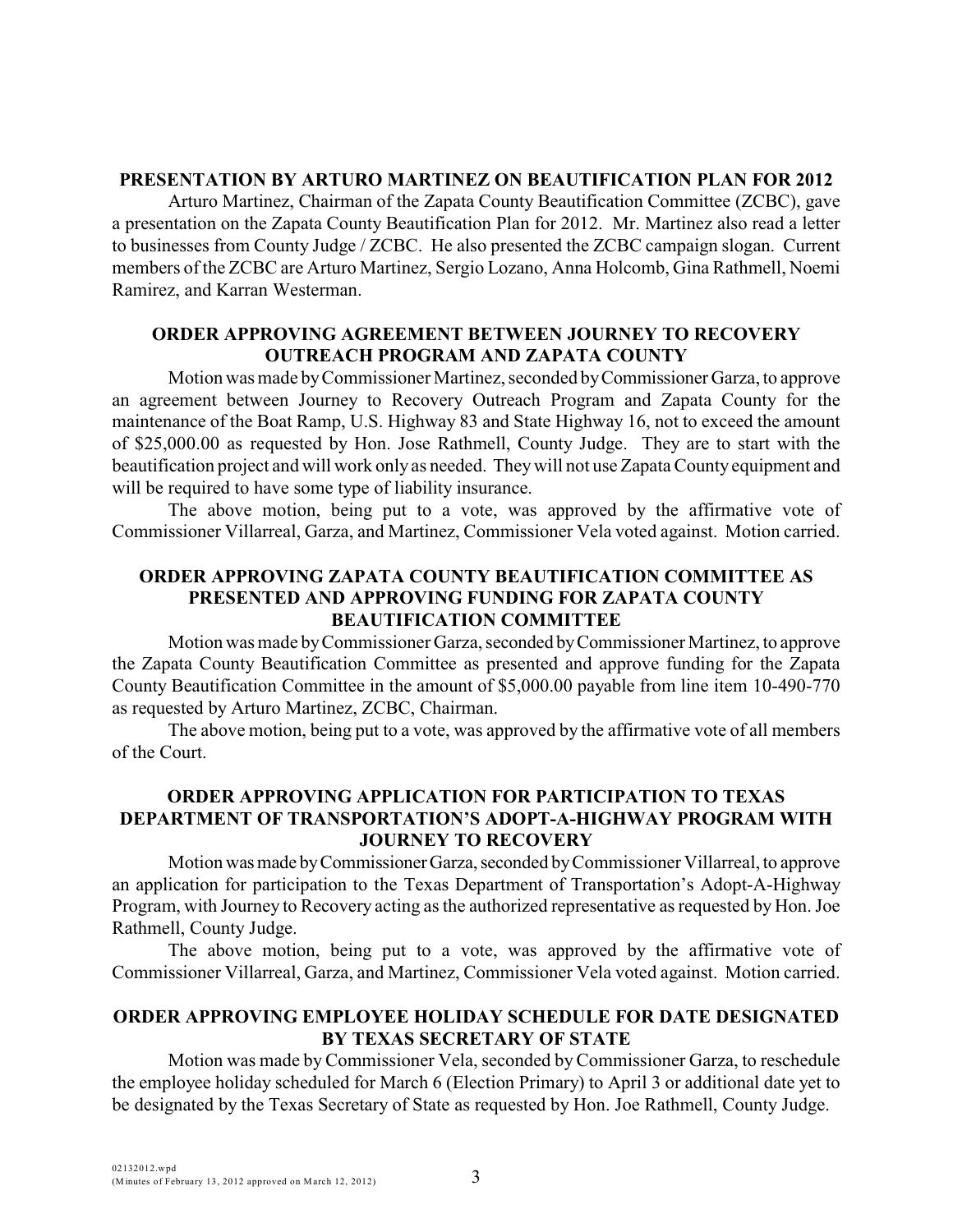## **ORDER APPROVING TRANSFER OF \$20,000 FROM TOBACCO FUND TO LINE ITEM 10-409-465 NON-DEPARTMENT COUNTY PROPERTY REPAIRS FOR PURPOSE OF REMODELING DOCTORS OFFICE SECTION OF ZAPATA COUNTY CLINIC**

Motion was made byCommissioner Vela, seconded by Commissioner Villarreal, to approve the transfer of \$20,000.00 from the Tobacco Fund to line item 10-409-465 Non-Department County Property Repairs for the purpose of remodeling the doctors office section of the Zapata County Clinic as requested by Hon. Joe Rathmell, County Judge.

The above motion, being put to a vote, was approved by the affirmative vote of all members of the Court.

### **ORDER APPROVING PURCHASE OF VEHICLE FOR ENVIRONMENTAL DEPARTMENT**

Motion was made by Commissioner Garza, seconded by Vela, to approve the purchase of a vehicle for the Environmental Department to be paid from the Royalty Fund as requested by Hon. Joe Rathmell, County Judge.

The above motion, being put to a vote, was approved by the affirmative vote of all members of the Court.

## **ORDER APPROVING REPAIRS AND EXPANSION TO MOBILE UNIT BUILDING USED BY LCC GED TRAINING AT ZAPATA COUNTY COMMUNITY CENTER GROUNDS**

Motion was made by Commissioner Vela, seconded by Commissioner Garza, to approve repairs and expansion to the mobile unit building used by LCC GED Training at the Zapata County Community Center grounds due to the high student enrollment attending GED classes. Total cost of lowest bidder, Eli Alvarez Construction, is \$7600.00 as requested Hon. Jose E. Vela, Commissioner Pct. 1.

The above motion, being put to a vote, was approved by the affirmative vote of all members of the Court.

# **NO ACTION WAS TAKEN ON REQUEST BY COMMISSIONER VELA TO** APPROVE AEP SERVICE CONNECTION ON 7<sup>TH</sup> STREET IN FLORES **ADDITION II TO SERVE PROPERTY OWNERS PLANNING HOME CONSTRUCTION ON THE NEWLY ACQUIRED LOTS**

# **ORDER APPROVING INSTALLATION OF A 20" X 36" METAL SIGN IN FALCON, TEXAS COMMEMORATING THE LIFE OF ICE AGENT JAIME J. ZAPATA**

Motion was made by Commissioner Martinez, seconded by Commissioner Villarreal, to approve installation of a 24" x 36" metal sign (marker) in Falcon, Texas. The proposed marker will identify the ceremonial name of the street and a short narrative commemorating the life of ICE Agent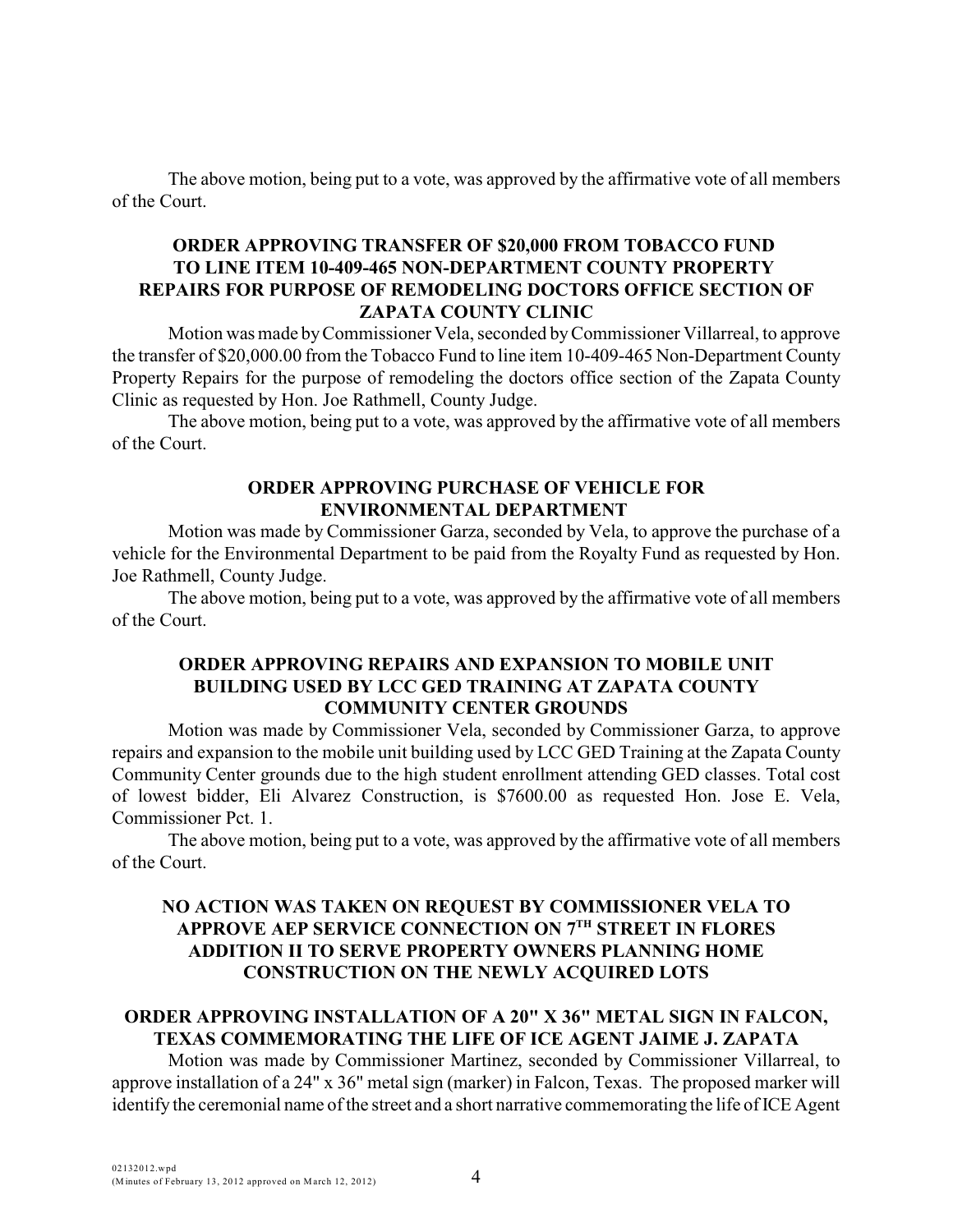Jaime J. Zapata as requested by Hon. Jose E. Vela, Commissioner Pct. 1. Ceremony will take place on February 25, 2012.

The above motion, being put to a vote, was approved by the affirmative vote of all members of the Court.

#### **ORDER APPROVING REQUEST FOR PROPOSAL FOR OPERATION AND MANAGEMENT OF ZAPATA COUNTY RENAL DIALYSIS CLINIC**

Motion was made by Commissioner Vela, seconded by Commissioner Garza, to approve RFP (Request for Proposal) for the operation and management of Zapata County Renal Dialysis Clinic as requested by Hon. Jose E. Vela, Commissioner Pct. 1.

The above motion, being put to a vote, was approved by the affirmative vote of all members of the Court.

### **ORDER APPROVING PROMOTION OF MARIO GARZA**

Motion was made byCommissioner Vela, seconded by Commissioner Villarreal, to approve promotion of Mario Garza from Special Road & Bridge, Pct. 2, Department #12, Slot #5 (Labor Maintenance) to Slot #3 (Crew Leader) at \$13.00 per hour to replace vacated position as requested by Hon. Gabriel Villarreal, Commissioner Pct. 2.

The above motion, being put to a vote, was approved by the affirmative vote of all members of the Court.

#### **ORDER APPROVING HIRING OF MARIO ARAMBULA**

Motion was made by Commissioner Garza, seconded by Commissioner Martinez, to approve hiring of Mario Arambula in Slot #3, Parks Salary and Water (10-002-107) Pct. 2 at \$8.00 an hour as requested by Hon. Gabriel Villarreal, Commissioner Pct. 2.

The above motion, being put to a vote, was approved by the affirmative vote of all members of the Court.

## **ORDER ALLOWING TEXAS STATE AUCTIONING TO FACILITATE FUTURE SURPLUS AUCTIONS**

Motion was made by Commissioner Vela, seconded byCommissioner Garza, to allow Texas State Auctioning to facilitate future surplus auctions at a rate of 7.5% commission and an advertising budget of \$1,000.00 (not all provided by the County) as requested by Brian Martinez, Zapata County Judges' Office.

The above motion, being put to a vote, was approved by the affirmative vote of all members of the Court.

# **ORDER APPROVING USE OF OSWALDO H. AND JUANITA G. RAMIREZ EXHIBIT HALL FOR RELAY FOR LIFE OF ZAPATA COUNTY**

Motion was made by Commissioner Garza, seconded by Commissioner Villarreal, to approve use of the Oswaldo H. and Juanita G. Ramirez Exhibit Hall on May 25, 2012 for the Relay For Life of Zapata County as requested by Bobby Meza, Relay For Life of Zapata.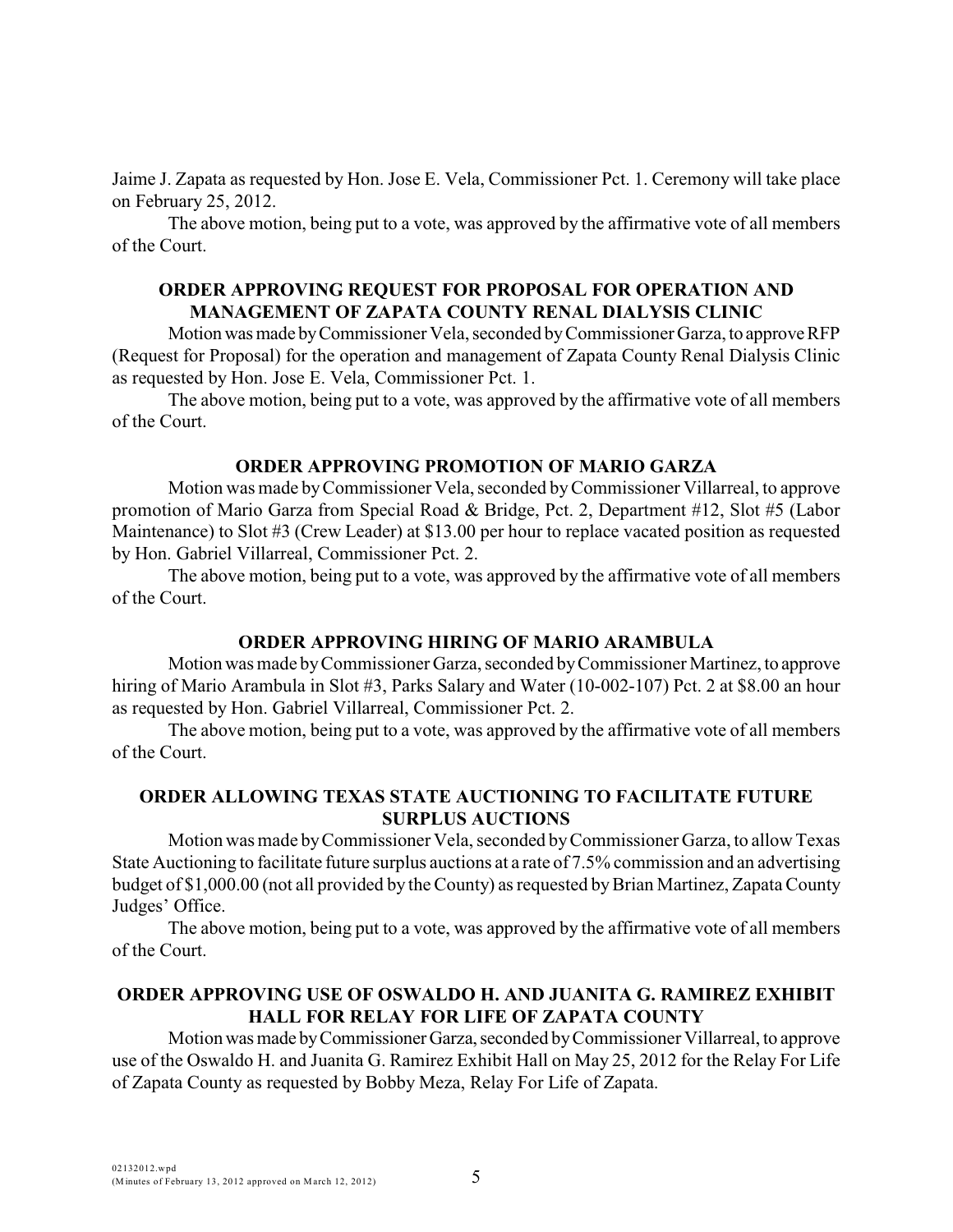# **ORDER APPROVING CLOSING OF GLENN STREET FROM 21<sup>ST</sup> AVENUE TO 25<sup>TH</sup>** AND FRESNO STREET FROM 21<sup>st</sup> AVENUE TO 25<sup>th</sup> AVENUE DURING THE DATE  $\bf O$ F MARCH 9 $^{\rm TH}$  AND 10 $^{\rm TH}$ , 2012 FOR THE 40 $^{\rm TH}$  ANNUAL ZAPATA COUNTY FAIR

Motion was made by Commissioner Vela, seconded by Commissioner Garza, to approve the closing of Glenn Street from 21<sup>st</sup> Avenue to 25<sup>th</sup> and Fresno Street from 21<sup>st</sup> Avenue to 25<sup>th</sup> Avenue during the date of March 9<sup>th</sup> and 10<sup>th</sup>, 2012 for the 40<sup>th</sup> Annual Zapata County Fair. The closing of the streets will increase the safety of all County Fair visitors as requested by Carmen Paredes, ZCFA President.

The above motion, being put to a vote, was approved by the affirmative vote of all members of the Court.

# **PRESENTATION OF TEXAS PARKS AND WILDLIFE TOYOTA SHARELUNKER PROGRAM AND ORDER TO NEGOTIATE WITH ROBERT AMAYA OR OTHER INDIVIDUAL WHO MAY BE INTERESTED IN PROVIDING WEIGH STATIONS**

A presentation was made of the Texas Parks and Wildlife Toyota Sharelunker Program for Falcon Lake.

Motion was made by Commissioner Vela, seconded by Commissioner Garza, to negotiate with Robert Amaya or any other individual who may be interested in providing a weigh station and assist in the development and implementation of the Texas Parks and Wildlife Toyota Sharelunker Program for Falcon Lake. This program will be of great benefit to our community and will provide cost free promotion of Falcon Lake as requested by Hon. Jose E. Vela, Commissioner Pct. 1, and Paco Mendoza, ZCCC President /CEO.

The above motion, being put to a vote, was approved by the affirmative vote of all members of the Court.

# **ORDER APPROVING ADDITIONAL FUNDING FOR ZAPATA COUNTY CHAMBER OF COMMERCE FOR BASS CHAMPS SOUTH TEXAS REGION FISHING TOURNAMENT**

Motion was made by Commissioner Vela, seconded byCommissioner Villarreal, to approve additional funding made payable to the Zapata County Chamber of Commerce for the Bass Champs South Texas Region Fishing Tournament (2 of 3 for 2012). An amount of \$3,500.00 to be paid from the Hotel Motel Tax. Event will take place March 9 - 11, 2012 as requested by Paco Mendoza, ZCCC / CEO.

The above motion, being put to a vote, was approved by the affirmative vote of all members of the Court.

# **ORDER AWARDING ZAPATA COUNTY WATERWORKS SLUDGE DE-WATERING FACILITY TWDB CLEAN WATER LOAN FUND PROGRAM**

Motion was made by Commissioner Vela, seconded by Commissioner Martinez, to award the Zapata County Waterworks Sludge De-watering Facility TWDB Clean Water Loan Fund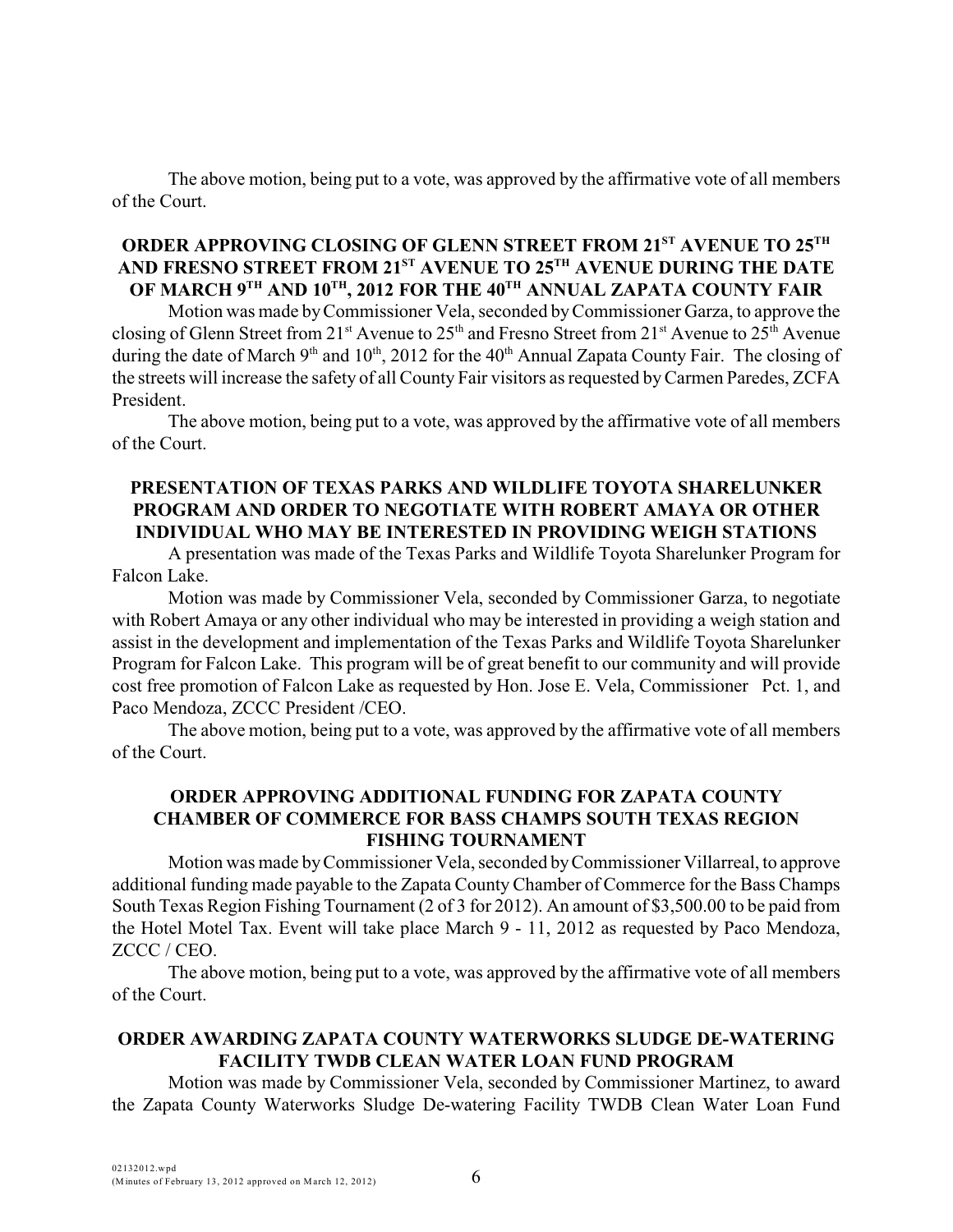Program to RP Construction for the amount of \$943,000.00 as requested by Mario Gonzalez-Davis, Projects Coordinator.

The above motion, being put to a vote, was approved by the affirmative vote of all members of the Court.

### **ORDER APPOINTING MARIO GONZALEZ-DAVIS AS LABOR STANDARD OFFICER FOR CDBG GRANT CONTRACT NO. 711325**

Motion was made by Commissioner Martinez, seconded by Commissioner Garza, to appoint Mario Gonzalez-Davis as Labor Standard Officer for CDBG Grant Contract No. 711325 as requested by Mario Gonzalez-Davis, Projects Coordinator.

The above motion, being put to a vote, was approved by the affirmative vote of all members of the Court.

### **ORDER APPROVING DIRECT DEPOSITS FORM FOR DRAWS FROM DCB CONTRACT NO. 711325**

Motion was made by Commissioner Martinez, seconded by Commissioner Villarreal, to approve the direct deposit form for draws from DCB Contract No. 711325 as requested by Mario Gonzalez-Davis, Projects Coordinator.

The above motion, being put to a vote, was approved by the affirmative vote of all members of the Court.

# **ORDER APPOINTING MARIO GONZALEZ-DAVIS AS ENVIRONMENTAL OFFICER FOR CDBG CONTRACT NO. 711325**

Motion was made by Commissioner Garza, seconded byCommissioner Martinez, to appoint Mario Gonzalez-Davis as the Environmental Officer for CDBG Contract No. 711325 as requested by Mario Gonzalez-Davis, Project Coordinator.

The above motion, being put to a vote, was approved by the affirmative vote of all members of the Court.

# **ORDER ACCEPTING RETIREMENT LETTER FROM CARMEN REYES**

Motion was made by Commissioner Garza, seconded by commissioner Martinez, to accept the retirement letter from Carmen Reyes effective February 29, 2012 as requested by Carmen Reyes, Nutrition Program. A plaque for 27 years of employment with Zapata County was presented to Mrs. Reyes by Commissioner Vela.

The above motion, being put to a vote, was approved by the affirmative vote of all members of the Court.

# **ORDER APPOINTING ROSALINDA GONZALEZ AS DIRECTOR FOR ZAPATA COUNTY NUTRITION SERVICES PROGRAM**

Motion was made by Commissioner Vela, seconded by Commissioner Garza, to appoint Rosalinda Gonzalez as Director for Zapata County Nutrition Services and I & A Program with director's salary, effective March 1. Laura Guerra will be the director of transportation as requested by Hon. Joseph Rathmell, County Judge.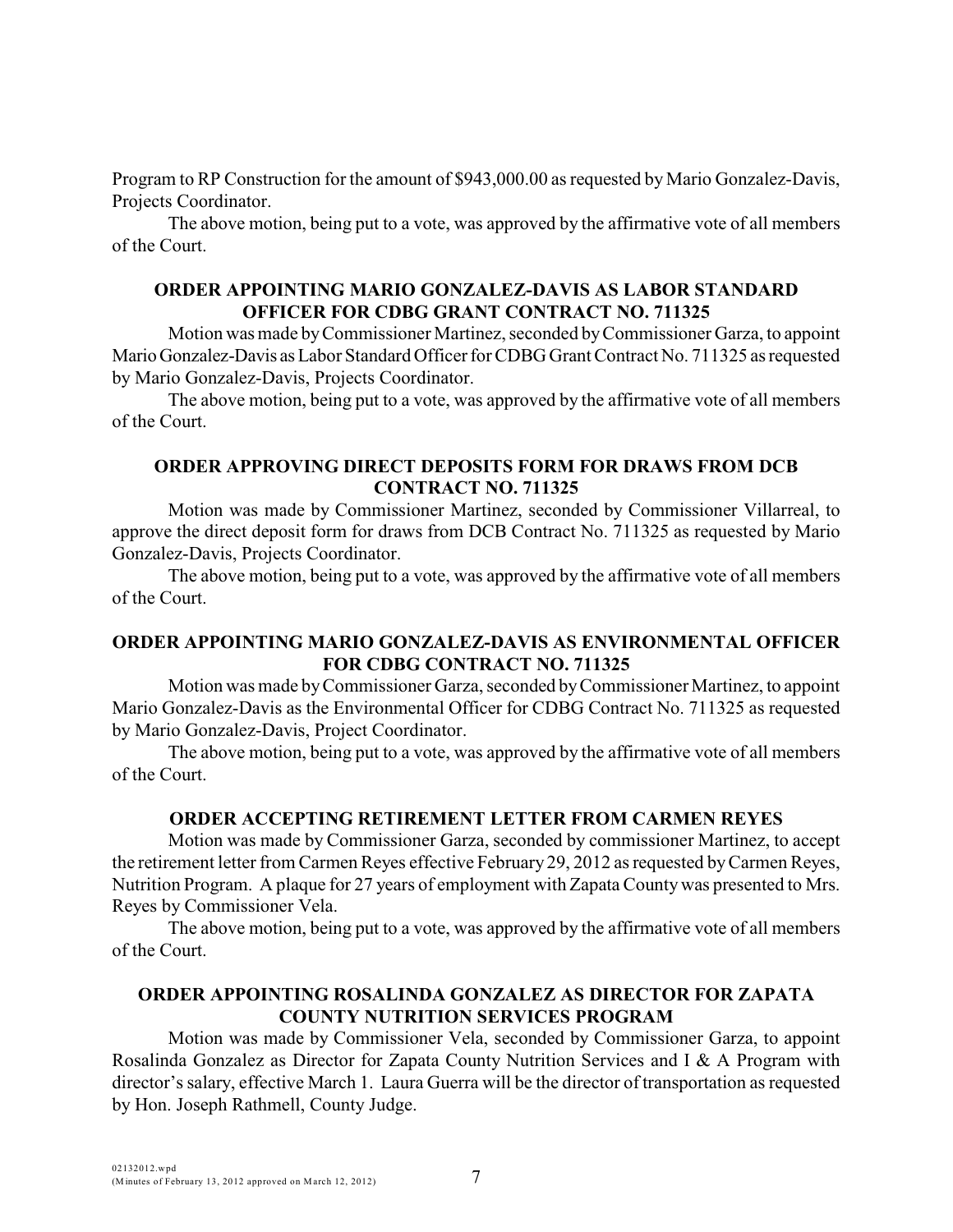### **ORDER APPROVING USE OF ZAPATA COUNTY PAVILION AS STARTING POINT FOR ZAPATA / LAREDO FUN RACE**

Motion was made by Commissioner Vela, seconded by Commissioner Garza, to approve the use of the Zapata County Pavilion as the starting point for the Zapata/Laredo Fun Race on Sunday, June 3, 2012 as requested by Mike Doyle, Pro-Bike.

The above motion, being put to a vote, was approved by the affirmative vote of all members of the Court.

# **ORDER DIRECTING ZAPATA COUNTY AUDITOR TO SOLICIT REQUEST FOR PROPOSALS FOR MOLD ASSESSMENT CONSULTATION ON MATTERS RELATING TO ZAPATA COUNTY COURTHOUSE**

Motion was made by Commissioner Garza, seconded by Commissioner Vela, directing Zapata County Auditor to solicit request for proposals for a mold assessment consultation on matters relating to the Zapata County Courthouse in general and any matters incident thereto as requested by Juan J. Cruz, Escamilla, Poneck and Cruz, LLP.

The above motion, being put to a vote, was approved by the affirmative vote of all members of the Court.

## **ORDER APPROVING INSTALLATION OF STREET HUMPS AND STREET LIGHTS**

Motion was made by Commissioner Garza, seconded by Commissioner Martinez, to install street hump at the following address:

a. Fresno between  $22<sup>nd</sup>$  and  $23<sup>rd</sup>$ 

as requested by Hon. Gabriel Villarreal, Commissioner Pct. 2.

The above motion, being put to a vote, was approved by the affirmative vote of all members of the Court.

Motion was made by Commissioner Garza, seconded by Commissioner Martinez, to install a street light at the following addresses:

a. corner of  $23<sup>rd</sup>$  Avenue and Elm Street (Zapata townsite)

b.  $23<sup>rd</sup>$  Avenue between Elm and Delmar (Zapata townsite)

as requested by Hon. Gabriel Villarreal, Commissioner Pct. 2.

The above motion, being put to a vote, was approved by the affirmative vote of all members of the Court.

Motion was made by Commissioner Garza, seconded byCommissioner Martinez, to install a street hump at the following address:

a. 5419 Kenneth Lane as requested by Hon. Eddie Martinez, Commissioner Pct. 3.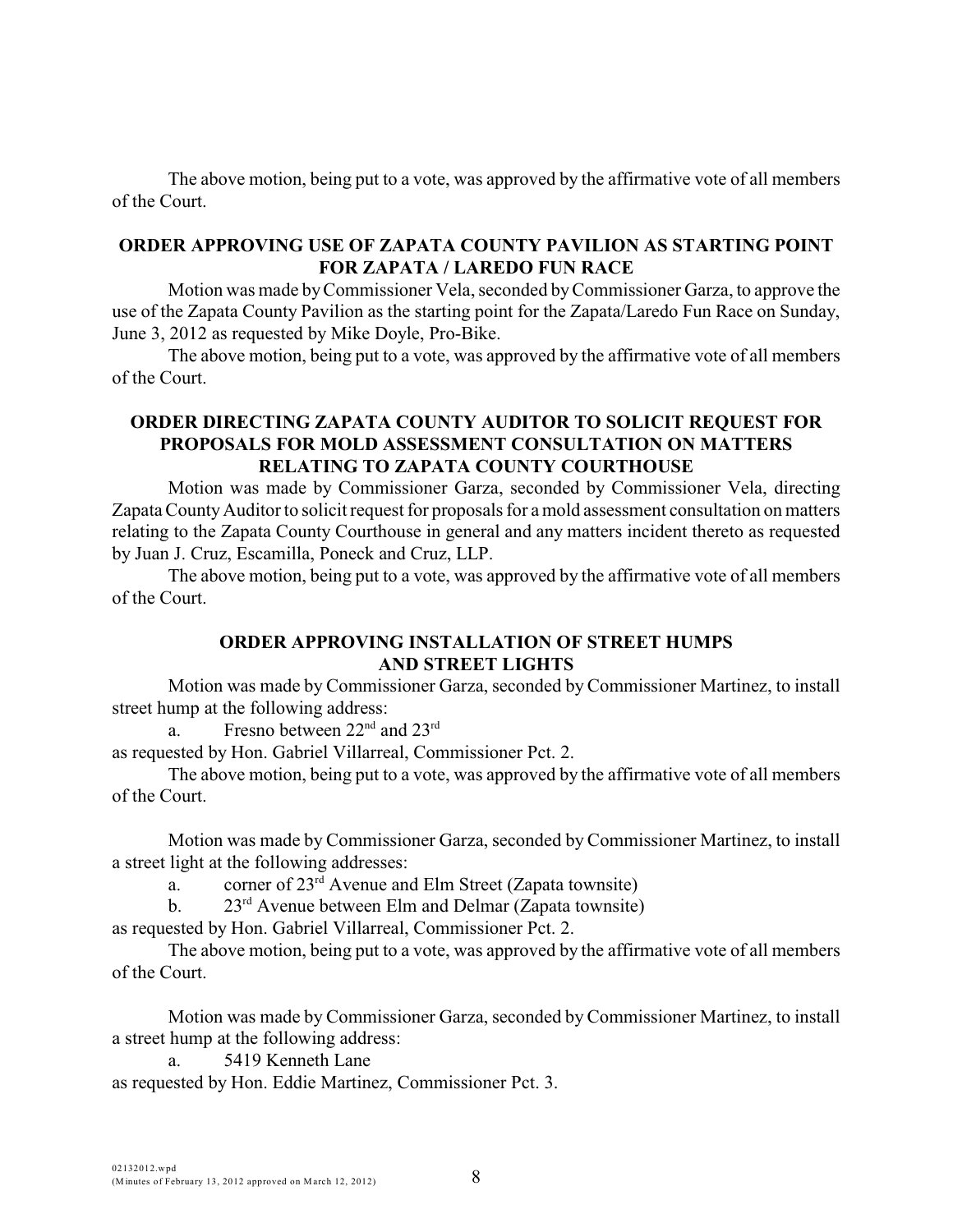Motion was made by Commissioner Garza, seconded by Commissioner Martinez, to install a street light at the following addresses:

a. Corner of Falcon and Carrizo

b. 5404 Kenneth Lane (Siesta Shores)

as requested by Hon. Eddie Martinez, Commissioner Pct. 3.

The above motion, being put to a vote, was approved by the affirmative vote of all members of the Court.

Motion was made by Commissioner Garza, seconded by Commissioner Martinez, to install a street light at the following address:

a. 1814 Alamo

as requested by Hon. Norberto Garza, Commissioner Pct. 4.

The above motion, being put to a vote, was approved by the affirmative vote of all members of the Court.

Motion was made by Commissioner Garza, seconded by Commissioner Martinez, to install a speed hump and the following locations:

a. 1615 Medina Street

b. between  $16<sup>th</sup>$  and  $19<sup>th</sup>$  on 1611 Guerrero.

as requested by Hon. Norberto Garza, Commissioner Pct. 4.

The above motion, being put to a vote, was approved by the affirmative vote of all members of the Court.

#### **ORDER APPROVING LINE ITEM TRANSFER**

Motion was made by Commissioner Garza, seconded by Commissioner Vela, to approve the following line item transfer:

From: Pct. 2 10-002-667 100 Year Flood \$15,000.00 To: Pct. 2 10-002-392 Parks Pct. 2 \$15,000.00

as requested by Hon. Gabriel Villarreal, Commissioner Pct. 2.

# **ORDER PASSING A RESOLUTION AUTHORIZING SIGNATORS FOR CDBG CONTRACT NO. 711325**

Motion was made by Commissioner Vela, seconded by Commissioner Garza, to pass a resolution authorizing signators for the CDBG Contract No. 711325 as requested by Mario Gonzalez-Davis, Project Coordinator.

The above motion, being put to a vote, was approved by the affirmative vote of all members of the Court.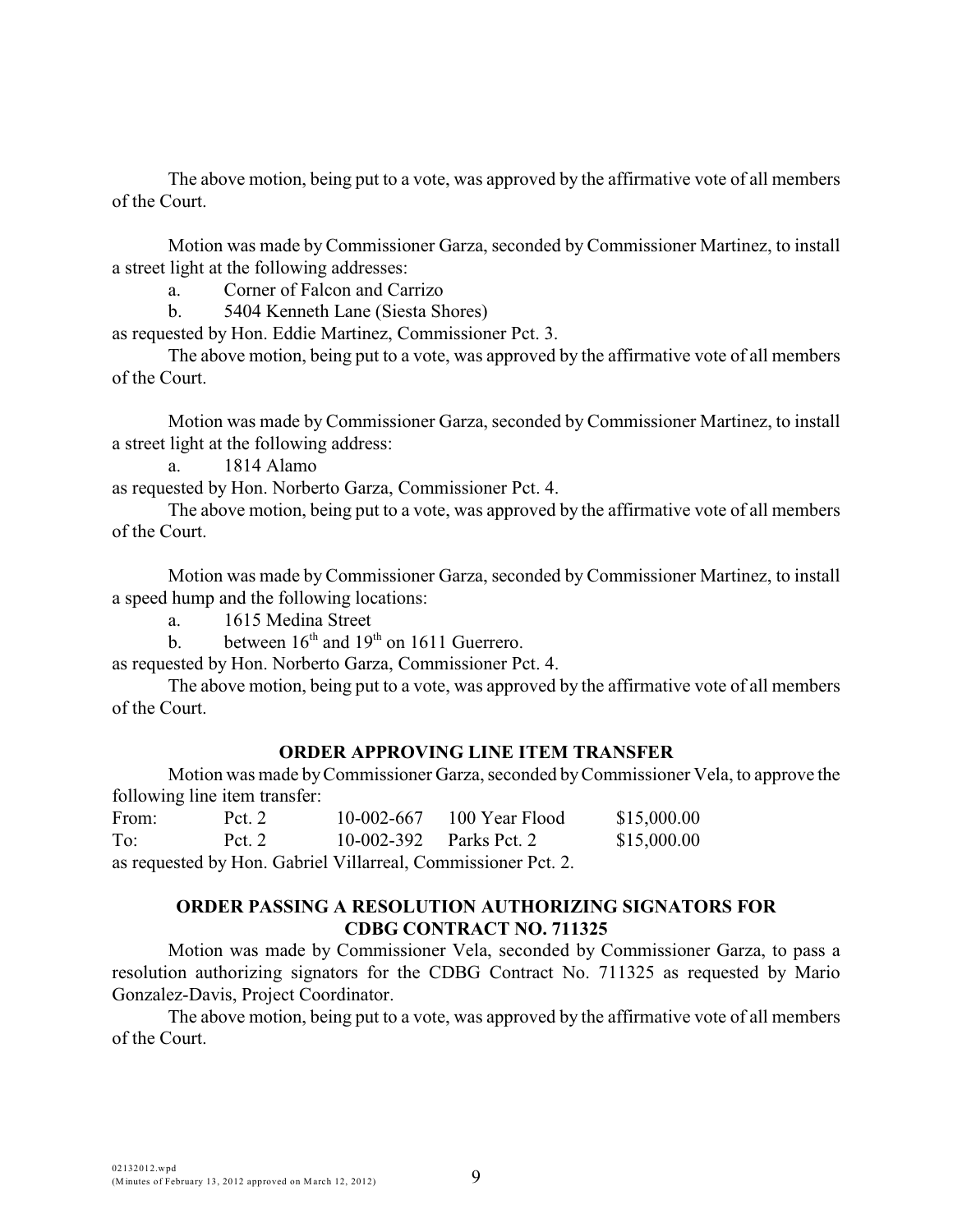### **ORDER PASSING RESOLUTION TO SUPPORT AND PARTICIPATE IN OFFICE OF GOVERNOR'S CRIMINAL JUSTICE DIVISION COMPLIANCE TRAINING**

Motion was made by Commissioner Garza, seconded by Commissioner Martinez, to pass a resolution to support and participate in the Office of the Governor's Criminal Justice Division Compliance training as requested by Audelia Hernandez, County Judge's Office.

The above motion, being put to a vote, was approved by the affirmative vote of all members of the Court.

# **MOTION WAS MADE BY COMMISSIONER GARZA, SECONDED BY COMMISSIONER MARTINEZ, TO ENTER INTO EXECUTIVE SESSION**

# **MOTION WAS MADE BY COMMISSIONER VILLARREAL, SECONDED BY COMMISSIONER MARTINEZ, TO RETURN TO REGULAR SESSION**

# **ORDER AUTHORIZING COUNTY ATTORNEY FIGUEROA TO NEGOTIATE ON PROVISIONS FOR INTER-LOCAL AGREEMENT BETWEEN TMC AND ZAPATA COUNTY**

Motion was made by Commissioner Vela, seconded by Commissioner Garza, to authorize County Attorney Figueroa to negotiate provisions for Inter-Local Agreement between TMC and Zapata County allowing the use of available surface area owned by Zapata County to accommodate portable building and facilitate classrooms with all the required amenities to operate an Early Daycare Center. The proposed land tract sits on Block 191, Lot number 7, 8, 9, and 10 of the Zapata Town site as requested by Hon. Jose E. Vela, Commissioner Pct. 1.

The above motion, being put to a vote, was approved by the affirmative vote of all members of the Court.

## **ORDER AUTHORIZING COUNTY ATTORNEY FIGUEROA TO PROCEED WITH SETTLEMENT NEGOTIATIONS ON PROPERTY DAMAGE AS A RESULT OF COUNTY SEWAGE BACK-UP**

Motion was made by Commissioner Garza, seconded by Commissioner Villarreal, to authorize County Attorney Figueroa to proceed with settlement negotiations on property damage as a result of a county sewage back-up, not to exceed \$3,520.00 (Gov't Code Ann 551.071, Consultation with Attorney) as requested by Said A. Figueroa, County Attorney.

The above motion, being put to a vote, was approved by the affirmative vote of all members of the Court.

# **ORDER TO TABLE REQUEST BY NELLY TREVIÑO REGARDING PERSONNEL MATTERS INVOLVING BENEFITS TO RECENTLY DISABLED EMPLOYEE**

Motion was made by Commissioner Garza, seconded by Commissioner Martinez, to table request by Nelly Treviño, Personnel Director, regarding personnel matters involving benefits to recently disabled employee (Gov't Code Ann 551.071, Consultation with Attorney, as requested by